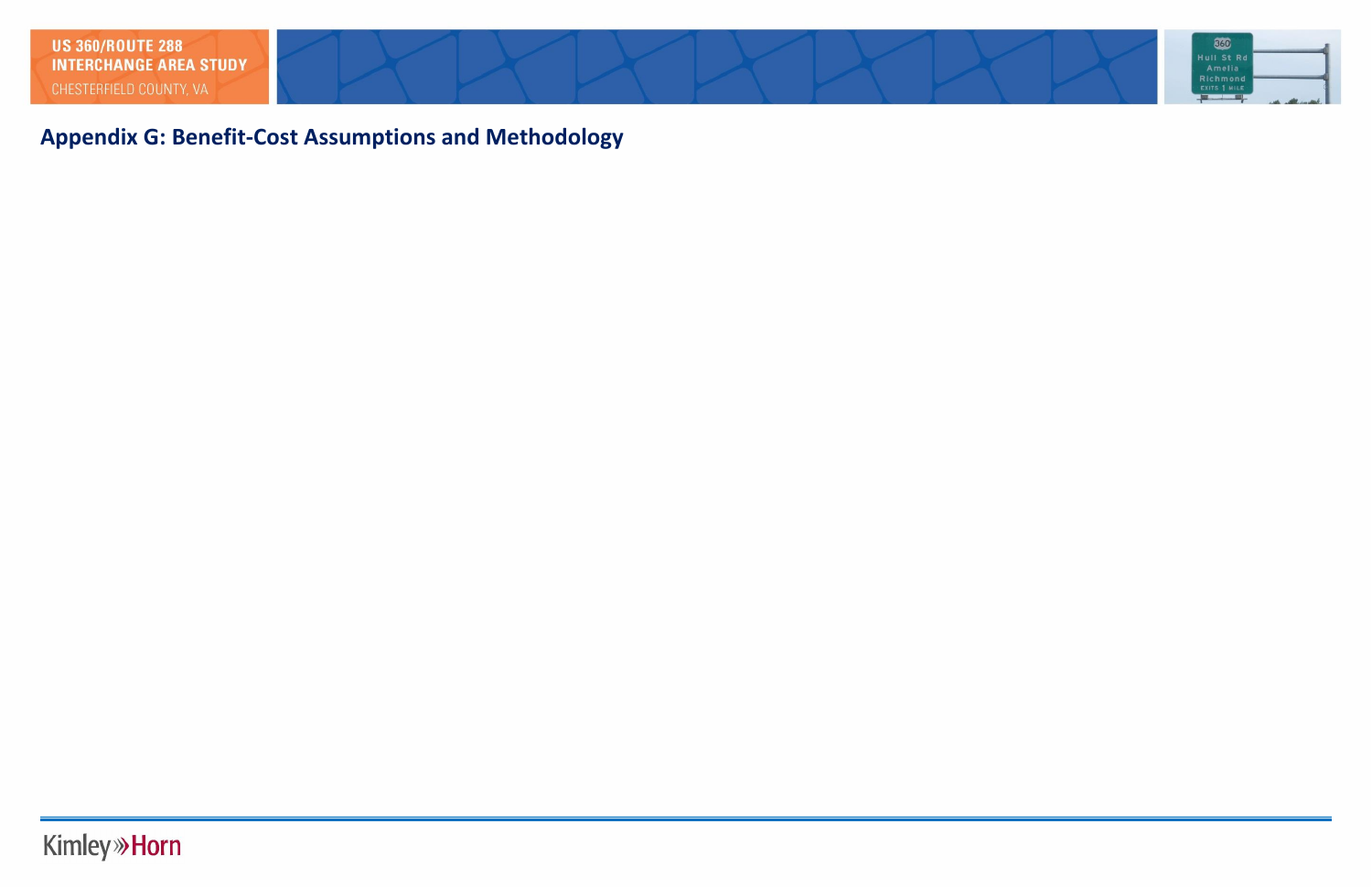## **US 360/ROUTE 288 INTERCHANGE AREA STUDY – BENEFIT-COST ASSUMPTIONS AND METHODOLOGY**

## **Assumptions**

- Construction Year = 2021
- Analysis Period = 20 years, 365 days/year

### **Analysis Timeframe**

### **Value of Time**

Value of time was calculated to convert time savings to a monetary value. Value of time was calculated separately for autos and trucks. The assumptions and calculations for both vehicle types are described below:

### *Autos*

The value of time for autos was calculated as the sum of the value of travel time and the value of time-related depreciation.

### *Value of Travel Time*

- Personal Travel =  $\frac{\text{Median Household Income}}{3000} \times 50\%$ 2080
- Personal Travel: \$13.22/hr
- Business Travel = Median Wage Rate  $\times$  (1+
- Business Travel: \$25.30/hr
- Combination Personal and Business Travel  $=$  (Personal Travel  $\times$  % Personal Travel) + (Business Travel  $\times$  % Business Travel)
- **Combination Personal and Business Travel: \$22.80** (rounded to the nearest \$0.05)

- **MEDIAN HOUSEHOLD INCOME**
	- (Source: http://quickfacts.census.gov)
		- Chesterfield County: \$72,363
		- City of Richmond: \$39,445
		- Powhatan County: \$76,495
		- City of Colonial Heights: \$51,612
		- City of Petersburg: \$35,126
		- **Average of Chesterfield County and Surrounding Counties: \$55,008**
- **MEDIAN WAGE RATES**
	- (Source: http://www.bls.gov)
		- **Richmond: \$17.38**
- **REASON FOR TRAVEL**

% Benefits of Employer Costs for Employee Compensation<br>() Wester of Employee Costs for Employee Componential) % Wages of Employer Costs for Employee Compensation

2014 Passenger Car PPI + 2014 Trucks GVW<14,000 lb PPI<br>1995 Passenger Car PPI + 1995 Trucks GVW<14,000 lb PPI 1995 Trucks GVW<14,000 lb PPI ) Time-Related Depreciation (2014) = Time-Related Depreciation (1995)  $\times$  Auto Scaled Depreciation

(Source: http://nhts.ornl.gov/tables09/ae/work/Job34866.html)

- **Personal Travel: 93.7%**
- **Business Travel: 6.3%**

### **EMPLOYER COSTS FOR EMPLOYEE COMPENSATION**

- **Passenger Cars (1995): 134.1**
- **Trucks with GVW < 14,000 lb (1995): 159.0**
- **PRODUCER PRICE INDEX (Sep 2014)**
	- (Source: http://www.bls.gov/web/ppi/ppitable09.pdf)
		- **Passenger Cars (2014): 129.3**
		- **Trucks with GVW < 14,000 lb (2014): 163.3**
- **TIME-RELATED DEPRECIATION (2014)**
	- Auto Scaled Depreciation (1995-2014) = Average  $\left(\frac{2014 \text{ Passenger Car PPI}}{1005 \text{ Pascenser Car PPI}}\right)$
	-
	- **Time-Related Depreciation (2014): \$1.45** (rounded to the nearest \$0.05)

(Source: http://stats.bls.gov/news.release/ecec.nr0.htm)

- **Wages: 68.7%**
- **Benefits: 31.3%**

### **VALUE OF TRAVEL TIME (PER HOUR)**

(Source: http://www.dot.gov/sites/dot.gov/files/docs/vot\_guidance\_092811c\_0.pdf)

### *Value of Time-Related Depreciation*

### **TIME-RELATED DEPRECIATION (1995)**

- (Source: http://www.fhwa.dot.gov/asset/hersst/pubs/tech/tech00.cfm) **Small autos (1995): \$1.09/hr** 
	- Medium-sized to large autos (1995): \$1.45/hr
	- Four-tire single-unit truck (1995): \$1.90/hr
	- **Average auto (1995): \$1.50/hr** (rounded to the nearest \$0.05)
- **PRODUCER PRICE INDEX (1995)**

(Source: http://ops.fhwa.dot.gov/wz/resources/publications/fhwahop12005/fhwahop12005.pdf)

### *Auto Value of Time*

Auto Value of Time = Value of Travel Time + Time-Related Depreciation **Auto Value of Time: \$24.25**

### *Trucks*

The value of time for trucks was calculated as the sum of the value of travel time, the value of time-related depreciation, and the value of freight inventory delay.

### *Value of Travel Time*

**MEDIAN WAGE RATES**

(Source: http://www.bls.gov/oes/current/oes\_va.htm#53-0000)

- Virginia (Heavy and Tractor-Trailer Truck Drivers): \$17.58
- Virginia (Light Truck or Delivery Services Drivers): \$14.34
- **Virginia Average: \$15.96**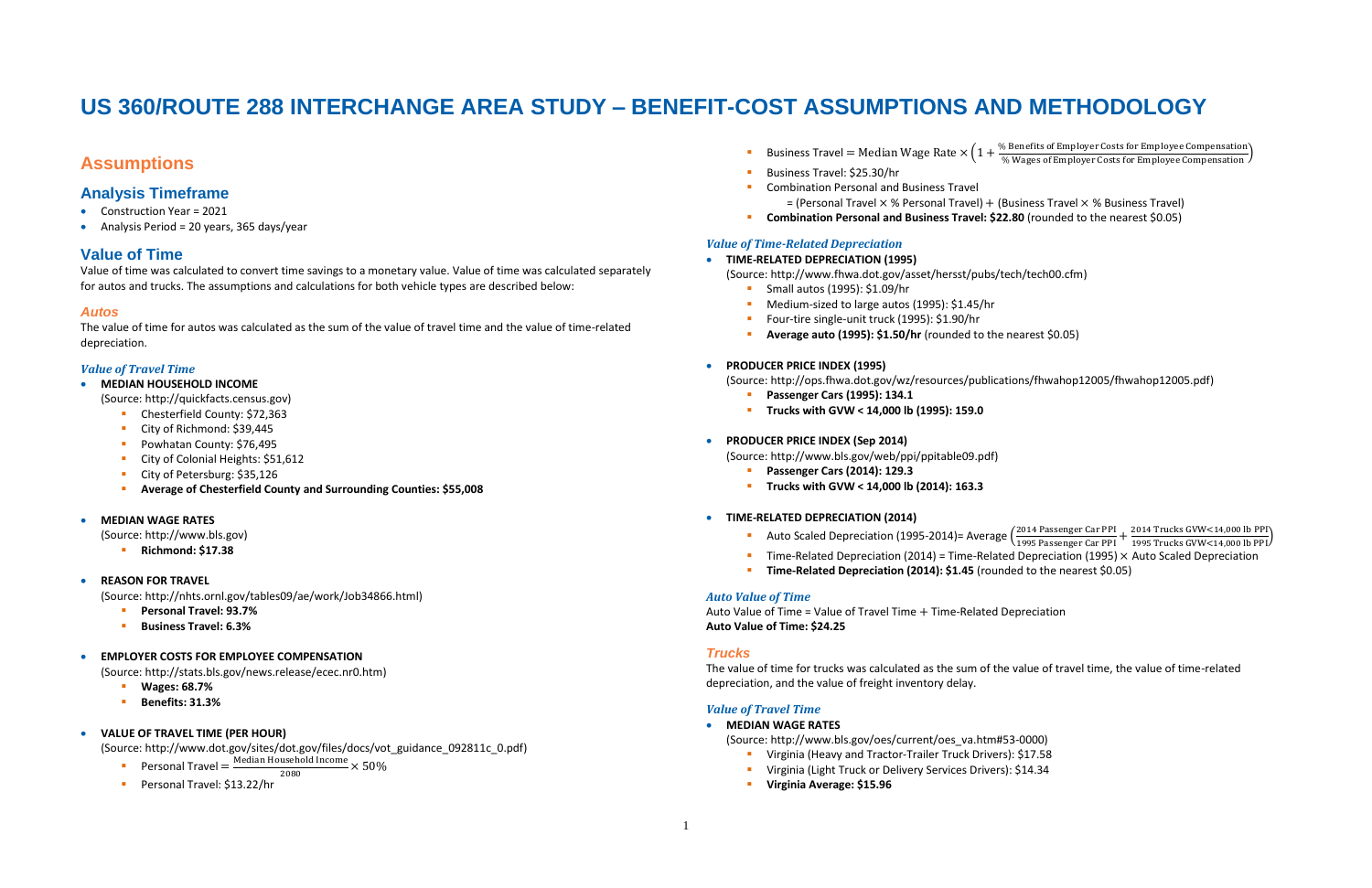#### **EMPLOYER COSTS FOR EMPLOYEE COMPENSATION**

- **Wages: 66.0%**
- **Benefits: 34.0%**
- **VALUE OF TRAVEL TIME (PER HOUR)** 
	- Value of Travel Time = Median Wage Rate  $\times$  (1 + % Benefits of Employer Costs for Employee Compensation % Wages of Employer Costs for Employee Compensation )
	- **Value of Travel Time: \$24.20** (rounded to the nearest \$0.05)

(Source: http://stats.bls.gov/news.release/ecec.t05.htm)

#### *Value of Time-Related Depreciation*

#### **TIME-RELATED DEPRECIATION (1995)**

(Source: http://www.fhwa.dot.gov/asset/hersst/pubs/tech/tech00.cfm)

- Six-tire trucks (1995): \$2.65/hr
- 3+ axles combination trucks (1995): \$7.16/hr
- 3 or 4 axles (1995): \$6.41/hr
- 5+ axles (1995): \$6.16/hr
- **Average truck (1995): \$5.60/hr** (rounded to the nearest \$0.05)

#### **PRODUCER PRICE INDEX (1995)**

(Source: http://ops.fhwa.dot.gov/wz/resources/publications/fhwahop12005/fhwahop12005.pdf)

- **Trucks with GVW > 14,000 lb (1995): 144.1**
- **Truck Trailers (1995): 124.5**
- **PRODUCER PRICE INDEX (Sep 2014)**

(Source: http://www.bls.gov/web/ppi/ppitable09.pdf)

- **Trucks with GVW > 14,000 lb (2014): 214.3**
- **Truck Trailers (2014): 191.6**
- **TIME-RELATED DEPRECIATION (2014)**
	- **Truck Scaled Depreciation (1995-2014)** = Average  $\left(\frac{2014 \text{ Trucks GW} > 14,000 \text{ lb PPI}}{4.005 \text{ Trwals}}\right)$ 2014 Trucks GVW>14,000 lb PPI + 2014 Truck Trailers PPI)<br>1995 Trucks GVW>14,000 lb PPI + 1995 Truck Trailers PPI)
	- Time-Related Depreciation (2014) = Time-Related Depreciation (1995) × Truck Scaled Depreciation
	- **Time-Related Depreciation (2014): \$8.45** (rounded to the nearest \$0.05)
- **Trucks: 1.00 person/vehicle**
- **Autos (Virginia): 1.63 persons/vehicle**

#### *Value of Freight Inventory Delay*

- **AVERAGE VALUE OF FREIGHT INVENTORY DELAY (PER HOUR)**
	- (Source: http://ops.fhwa.dot.gov/wz/resources/publications/fhwahop12005/fhwahop12005.pdf)
		- **Average Value of Freight Inventory Delay: \$0.25/hr** (rounded to the nearest \$0.05)

#### *Truck Value of Time*

Truck Value of Time = Value of Travel Time + Time-Related Depreciation + Value of Freight Inventory Delay **Truck Value of Time: \$32.95**

### **Crash Societal Cost**

Crash societal costs were used to convert crash reductions to a monetary value. Crash societal costs were based on the FY2013-14 VDOT Highway Safety Improvement Program (HSIP) costs per crash provided below:

### **COSTS PER CRASH**

(Source: FY2013-14 HSP Proposed Safety Improvement Form [http://www.virginiadot.org/business/ted\\_app\\_pro.asp\)](http://www.virginiadot.org/business/ted_app_pro.asp)

| <b>Crash Type</b>      | 2014        | $2021*$     |
|------------------------|-------------|-------------|
| <b>Fatal Crash</b>     | \$5,000,000 | \$6,100,000 |
| Injury Crash (Type A)  | \$275,000   | \$340,000   |
| Injury Crash (Type B)  | \$98,000    | \$120,000   |
| Injury Crash (Type C)  | \$55,000    | \$70,000    |
| Injury Crash (Average) | \$142,667   | \$180,000   |
| PDO Crash              | \$9,000     | \$10,000    |

\* 2021 costs are calculated using 2014 cost and a 3% annual inflation rate

### **Occupancy Rate**

Occupancy rates were used to account for multiple passengers in a vehicle.

#### **OCCUPANCY RATE**

(Source: http://nhts.ornl.gov/tables09/ae/work/Job26695.html)

### **Repair Cost**

Repair costs were not assumed in this analysis.

### **Crash Reduction Factors (CRF)**

Crash Reduction Factors (CRFs) were used to determine the reduction in crashes after an improvement is implemented.

#### **CRASH REDUCTION FACTOR**

(Source: *FHWA's Desktop Reference for Crash Reduction Factors*) **Convert signalized intersection to displaced left-turn (DLT) intersection CRF: 19 (all crash types, fatal and** 

**Convert signalized intersection to a signalized superstreet configuration CRF: 56 (all crash types, all crash** 

- **injury crashes)**
- **severities)**
- **Convert signalized intersection to a continuous green T-intersection (CGT) CRF: 97 (angle crashes, all severities)**
- **Increase number of lanes CRF: 31 (all crash types, all crash severities)**
- **Change number of lanes on freeway exit ramp from 1 to 2 CRF: 42 (all crash types, all crash severities)**
- **Convert at-grade intersection into grade-separated interchange CRF: 42 (all crash types, all crash severities)**
- **Provide straight ramp instead of cloverleaf ramp CRF: 45 (all crash types, all crash severities)**
- **Provide an auxiliary lane between an entrance ramp and exit ramp CRF: 20 (all crash types, all crash severities)**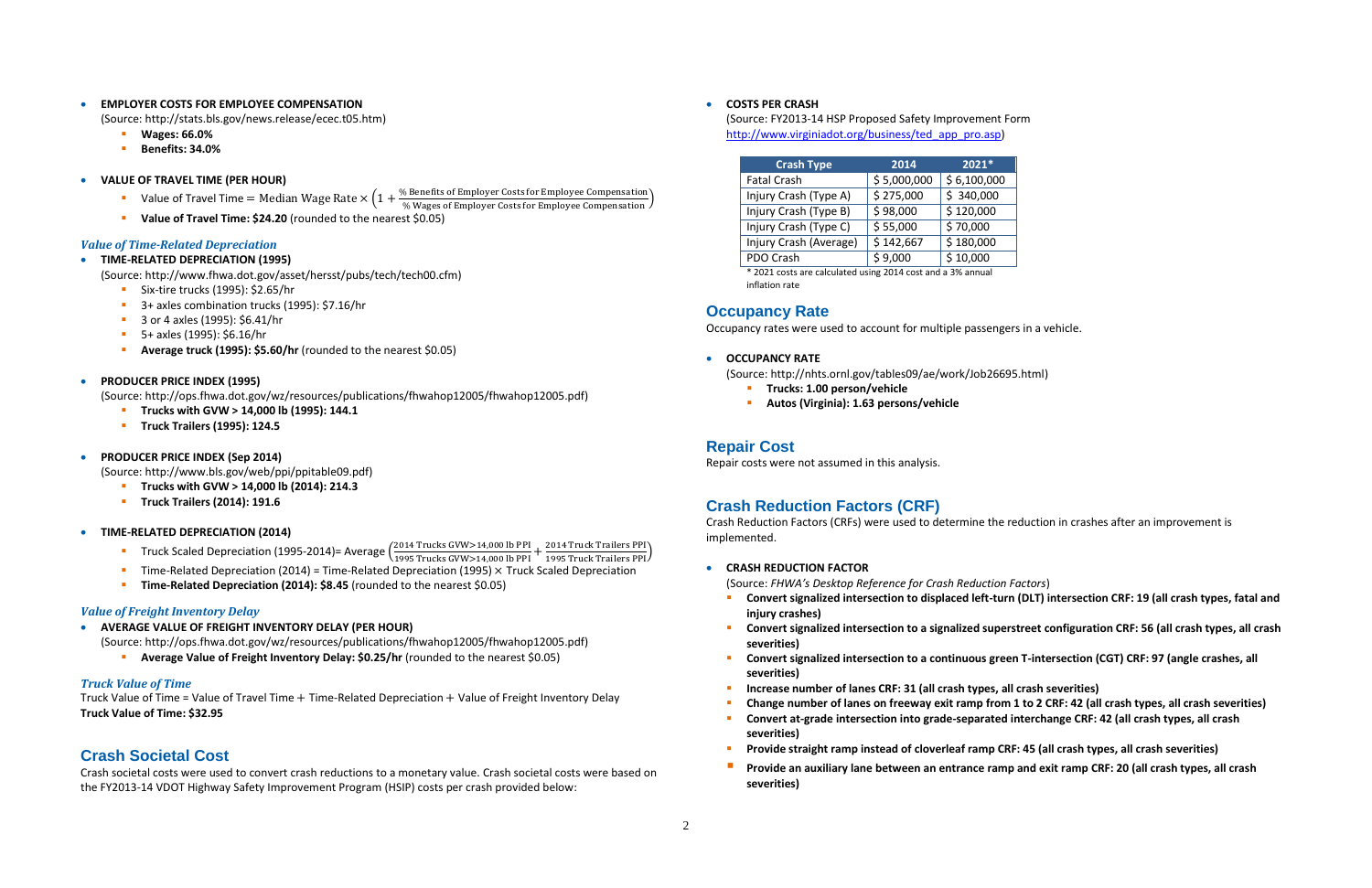### **Methodology**

The following sections outline the equations used to calculate the benefit-cost (B/C) for each improvement concept:

### **Operational Benefit**

Operational Bene $f$ it  $= \quad \bigtriangledown$   $\quad$   $\;$   $\Delta$ Truck Delay $_{Year} \times$  Truck Value of Time  $+$   $\Delta$ Auto Delay $_{Year} \times$  Auto Value of Time 2040  $Year = 2020$  $\Delta$ Truck Delay = (No Build AM Travel Time  $\times$  No Build AM Trucks – Build AM Travel Time  $\times$  Build AM Trucks  $+$  No Build PM Travel Time  $\times$  No Build PM Trucks – Build PM Travel Time  $\times$  Build PM Trucks)  $\times \left(\frac{365 \; days}{1 \; year}\right) \times \left(\frac{1 \; hr}{3600 \; sec}\right) \times (Truck \; Occupancy \; Rate)$ 

 $\Delta$ Auto Delay = (No Build AM Travel Time  $\times$  No Build AM Autos - Build AM Travel Time  $\times$  Build AM Autos  $+$  No Build PM Travel Time  $\times$  No Build PM Autos – Build PM Travel Time  $\times$  Build PM Autos)  $\times \left(\frac{365 \; days}{1 \; year}\right) \times \left(\frac{1 \; hr}{3600 \; sec}\right) \times (Auto \; Occupancy \; Rate)$ 

 $\Delta F$ atals = No Build Fatal Crashes  $\times \frac{F$ atal CRF 100

 $\Delta$ Injuries = No Build Injury Crashes  $\times \frac{Injury \, CRF}{400}$ 100

/ = + Total Cost

### **Safety Benefit**

Saf ety Benef it  $= \quad \bigtriangledown$   $\quad$   $\Delta$ Fatals $_{Year}$   $\times$  Fatal Cost  $+$   $\Delta$ Injuries $_{Year}$   $\times$  Injury Cost  $+$   $\Delta$ PDOs $_{Year}$   $\times$  PDO Cost 2040  $Year = 2020$ 

$$
\Delta F atlas = No \; Build \; PDO \; Crashes \times \frac{PDO \; CRF}{100}
$$

### **Total Cost**

Total Cost =  $\mathit{Construction}$  Cost + PE Cost + ROW Cost +  $\quad$   $\quad$   $\quad$  Maintenance  $\mathit{cost}_{\mathit{Year}}$ 2040  $Year = 2020$ 

### **Benefit-Cost**